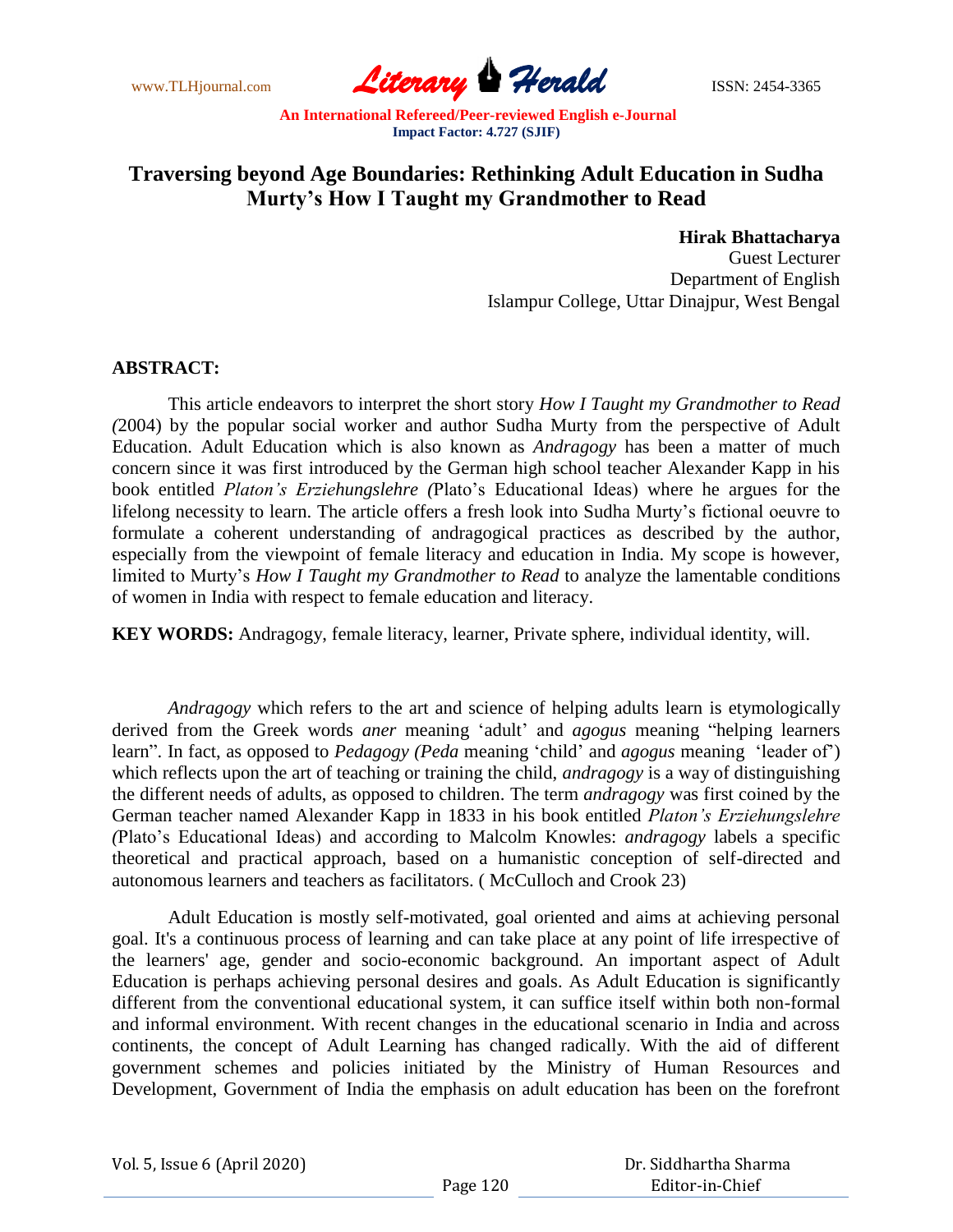

especially covering the rural population of India and the marginalized communities of the urban population. In this article, my endeavor is to conceptualize the issue of Adult Education in the short story *How I Taught my Grandmother to Read* by the popular social worker and author Sudha Murty, who was the recipient of the R.K.Narayan Award for Literature and Padma Shri in the year 2006 by the Government of India.

Sudha Murty's *How I Taught my Grandmother to Read* is one of the most engaging short stories which emphasized the significance of Adult Learning in a much homely environment delineating the concept through the discourse of a grandmother and granddaughter belonging to Kannada background. Though unnamed, the narrator of this story is a twelve-year old girl who shares every bit of her now and then life with her grandmother Krishtaka. The young narrator calls her grandmother *Avva* which is colloquially used to refer to mother in Kannada spoken in North Karnataka. *Krishtaka* is an admirer of Triveni, a fictitious popular writer in the Kannada language. As the narrator proclaim:"She was a wonderful writer. Her style was easy to read and very convincing. Her stories usually dealt with complex psychological problems in the lives of ordinary people and were always very interesting" (Murty 01-02).

Krishtakka"s acquaintance with Triveni"s literary world started with the weekly magazine *karmaveera* that used to arrive one day late in the village due to poor transportation system. She used to wait eagerly for the weekly serial *Kashi yatre* by Triveni which was then appearing as a serial in *Karmaveera* and it was the duty of her granddaughter to reveal all the whereabouts from the serial as Krishtakka herself was illiterate. In fact, Krishtakka, a grandmother of sixty-two was denied of any formal education. Her childhood was spent in the loss of motherly affection as her mother died when she was a young girl and there was nobody to look after her. Her father married again and later she was tied in conjugal bonds. As of now, we often talk about women empowerment and Feminism but in the olden days, women were supposed to perform two duties perhaps: taking care of their household chores and procreating offspring. Such roles were common in Indian society. In fact, Virginia Woolf was one of the first female authors to address the problem of female community through her works. In *A Room of one's Own* she points out that:

Women have burnt like beacons in all the works of all the poets from the beginning of time…She dominates the lives of kings and conquerors in fiction; in fact she was the slave of any boy whose parents forced a ring upon her finger. Some of the most inspired words and profound thoughts in literature fall from her lips; in real life she could hardly read; scarcely Spell; and was the property of her husband. (Wolf 64-66)

Sudha Murty's *How I Taught my Grandmother to Read* delineates the courageous journey of a woman in her early sixties with zeal to learn from the basic level starting with learning the alphabets, pronouncing the words and later writing down the sentences with the aid of her twelve year granddaughter. Though this entire process of learning takes place outside the institutionalized and conventional educational system and nurtures within the domestic sphere with a more personal effort from a young learner who herself undertakes the tiresome task of educating her grandmother. Both the pupil and the teacher sets a deadline for completing this task and it was fixed that the upcoming *Dusserah* would be the day by which Krishtakka would be able to read herself without the help of her granddaughter. In fact, it was the inner realization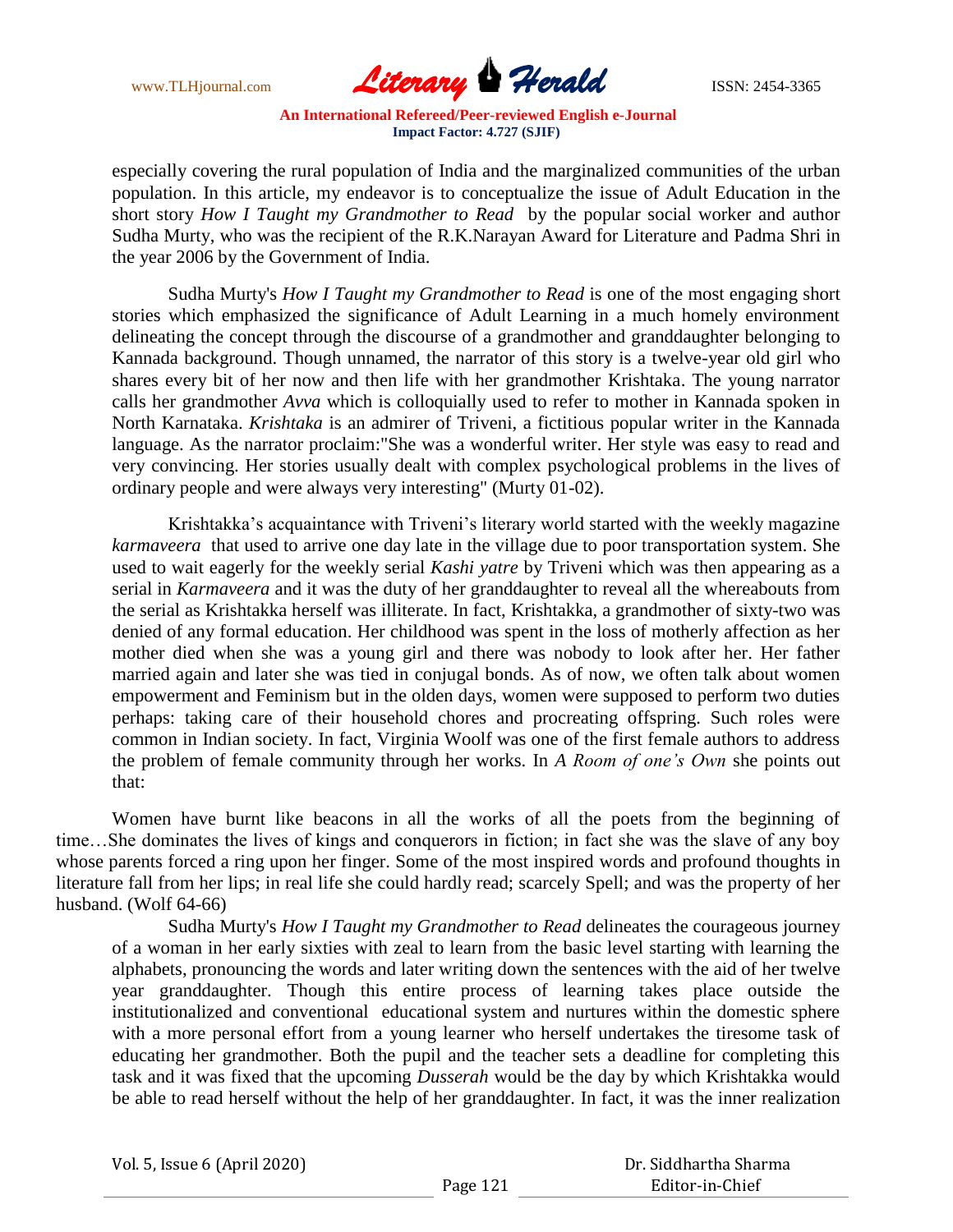

of Krishtakka which took place when her granddaughter went outside the village for attending a marriage ceremony of her relative and stayed there a week long. It became the most difficult phase of Krishtakka"s life as she was unable to read her most favorite novel *Kashi Yaatre.* This novel describes a story of an old woman who saved everything she could for visiting the temple of Lord Vishweshvara at Kashi which is today known by the name of Varanasi. However, that old lady"s desire was not fulfilled as she donated whatever she had to an orphan girl who was facing difficulties as she had no money for her wedding. The end of the story revealed a calm acceptance of fate by the old lady. Though her wish for pilgrimage was not fulfilled, however she was exalted at the thought of helping an orphan and believed that the happiness of this orphan girl was more important than worshipping Lord Vishweshwara at Kashi. Krishtakka was in tears as she was missing her partner who narrated Triveni's tale to her. It was in fact, a moment of utter disappointment. Being preoccupied with the chores of the domestic life and an early marriage set her life in a different tune all these years. However, it was the first time in sixty-two years that Krishtakka felt so helpless for being not able to attend school, for being illiterate. Her reminiscences: "I got married very young and had children. I became very busy. Later I had grandchildren and always felt so happiness in coking and feeding all of you. At times I used to regret not going to school, so I made sure that my children and grandchildren studied well" ( Murty 05). In fact, she could now relate herself with the protagonist of the story as she too never went to Kashi. It was a moment of crisis for the old granny, her favorite serial was in her hands but she was unable to decipher the meanings of the alphabets. She tried her best to read the serial but everything appeared incoherent to her, the pictures accompanying the story of *Kashi Yaatre* could not reveal the progression of the story. Krishtakka even tried rubbing her hands over the pages wishing that she would understand the story but everything went in vain. She even thought of visiting her granddaughter but rejected the idea and then thought of asking help from somebody in the village but that was quite embarrassing for her. Utterly disappointed, she felt for the first time in her life the utility of education and its importance.

Sudha Murty delicately touches the heart of her readers when she portrays the enthusiasm of a twelve-year-old girl who endeavors to educate her grandmother by making her literate by the time of *Dusserah*. Further, sixty-two years old Krishtakka also performs her duty religiously by being a disciplined learner. As the narrator points out, "The amount of homework she did was amazing. She would read, repeat, write and recite" (Murty 07). In fact, it seems pertinent to apply Malcolm Knowles' principle of "Motivators" in this context. According to Knowles, the most potent motivators or internal pressures like Self-esteem, Quality of life factors etc. motivates an adult learner to learn effectively (Knowles et al. 68). In this instance, *Avva's* urge for learning the alphabets so that she could effectively read the pages of *Kashi Yatre by* herself acted as a motivator. The narrator later on also adds that little did she knew then that one day she would really become a teacher in Computer Science and teach hundreds of students. It is relevant to mention that Sudha Murty herself was formerly an engineer in Computer Science and later became a teacher of Computer Science. She is also credited for introducing computer and library facilities in all schools in Karnataka.

The climax of the story finally arrives when the Dassara festival came. The narrator of this story by then had secretly bought a copy of *Kashi yatre* for *Avva*. However, the first gift

| Vol. 5, Issue 6 (April 2020) |          | Dr. Siddhartha Sharma |
|------------------------------|----------|-----------------------|
|                              | Page 122 | Editor-in-Chief       |